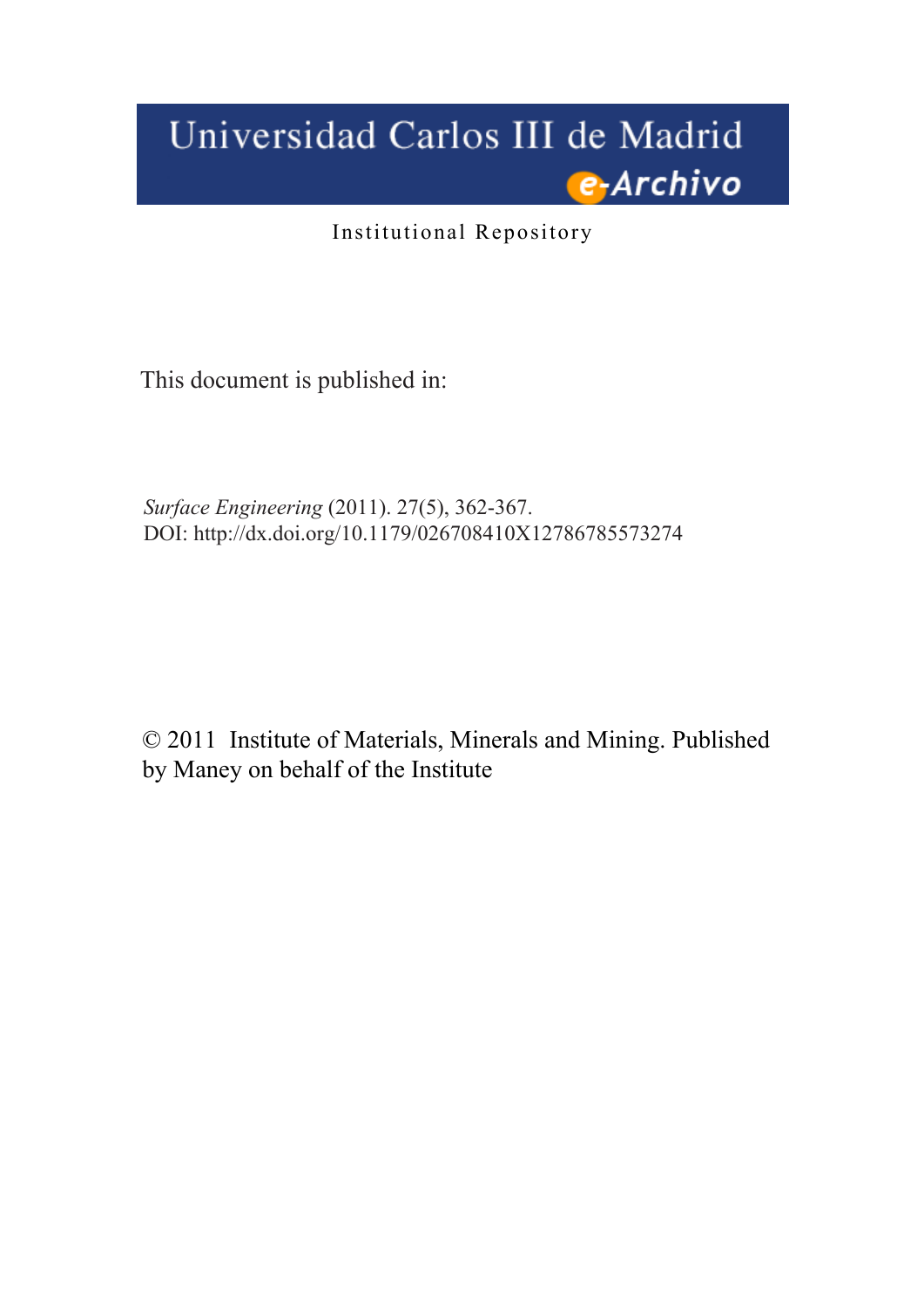# Fabrication and examination of oxidation resistance of zinc coated copper and brass components by chemical deposition

# D. Chaliampalias<sup>1</sup>, M. Papazoglou<sup>1</sup>, S. Tsipas<sup>2</sup>, E. Pavlidou<sup>1</sup>, S. Skolianos<sup>2</sup>, G. Stergioudis<sup>1</sup> and G. Vourlias<sup>\*1</sup>

<sup>1</sup> Physics Department, Aristotle University of Thessaloniki, Thessaloniki 54124, Greece <sup>2</sup> Department of Mechanical Engineering, Aristotle University of Thessaloniki, Thessaloniki 54124, Greece \* Corresponding author, email gvourlia@auth.gr

**Abstract:** In this work, the structure and the oxidation resistance of Zn deposited Cu and brass metallic components are examined. The deposition was accomplished with pack cementation chemical deposition. The examination of the samples was performed with electron microscopy and X-ray diffraction analysis. It was found that coatings on Cu substrate consist of two layers with different Zn concentrations, while coatings on brass were single layered with almost constant Zn concentration. The presence of distinct Zn–Cu phases was revealed in both cases. The subjection of the as coated samples together with the uncoated substrates in air at 400ºC showed that both Zn coated samples have enhanced resistivity in such atmospheres, as most of the coating remained mostly unoxidised, and the substrates were fully protected. On the contrary, the bare substrates appear to have undergone severe damage as brittle oxides were formed on their surface. **Keywords:** Coatings, Zinc, Copper alloys, Pack cementation, Oxidation

# Introduction

Cu and Cu alloys have specific properties, such as excellent thermal and electrical conductivity, malleability and ductility, which account for their extensive use as engineering materials. The most common use of Cu is in applications requiring high electrical conductivity.<sup>1</sup> Cu based alloys have been evaluated and used for a wide range of high strength and high thermal conductivity applications at elevated temperatures, while several brasses are also essentially noted for their formability. Furthermore, these materials are corrosion resistant in ambient temperatures compared with pure Cu.<sup>2</sup> Brass components are equally employed in outdoor and indoor applications, such as roofing for building construction, panels, statue parts and art hardware.<sup>3</sup> However, the usage of these materials in aggressive environments is usually limited by severe oxidation attack. When exposed in an elevated temperature environment, a film consisting of Cu<sub>2</sub>O and CuO is formed on the surface. At low temperatures (up to  $100^{\circ}$ C), the oxide film thickness increases logarithmically with time and irregularly at higher temperatures, $\frac{2}{3}$  which result to its progressive crack and spallation. The deposition of a surface coating usually prevents severe material degradation and improves the oxidation resistance of the base metal. $4-6$ The Zn–Cu binary phase diagram shows that it is possible to form several intermetallic phases derived from Zn and Cu. Studies of the above intermetallic compounds have shown that they can be candidate materials for high temperature structural applications.<sup>1</sup>

The most widely used technique to produce protective Zn coating is hot dip galvanising. According to this technique, the substrates under deposition, after a certain preparation of their surface, are immersed in a molten Zn bath, which results in the formation of a thick Zn coating layer. A novel technique that is also suitable for Zn deposition is chemical vapour deposition by pack cementation. In this case, the substrates are packed together with the donor Zn material and a halide salt chemical activator in a ceramic crucible. Then, the packed mixture and substrate are heated in inert atmosphere at deposition temperature. Pack cementation is a novel, relatively simple chemical vapour deposition process, which additionally deposits coatings on any substrate of complex geometry. Moreover, this method shows several advantages, compared to the hot dip galvanising techniques, as it has little environmental impact because no fumes, such as white clouds of ZnO,  $ZnCl<sub>2</sub>$  and NH<sub>4</sub>Cl, which emerged during hot dip galvanising, are formed during the formation of the Zn coating. In addition, the energy consumption during pack cementation is much lower because the deposition is accomplished at lower temperatures.<sup>7</sup>

This work aimed to investigate the structure of Zn coatings deposited on Cu and brass substrates with pack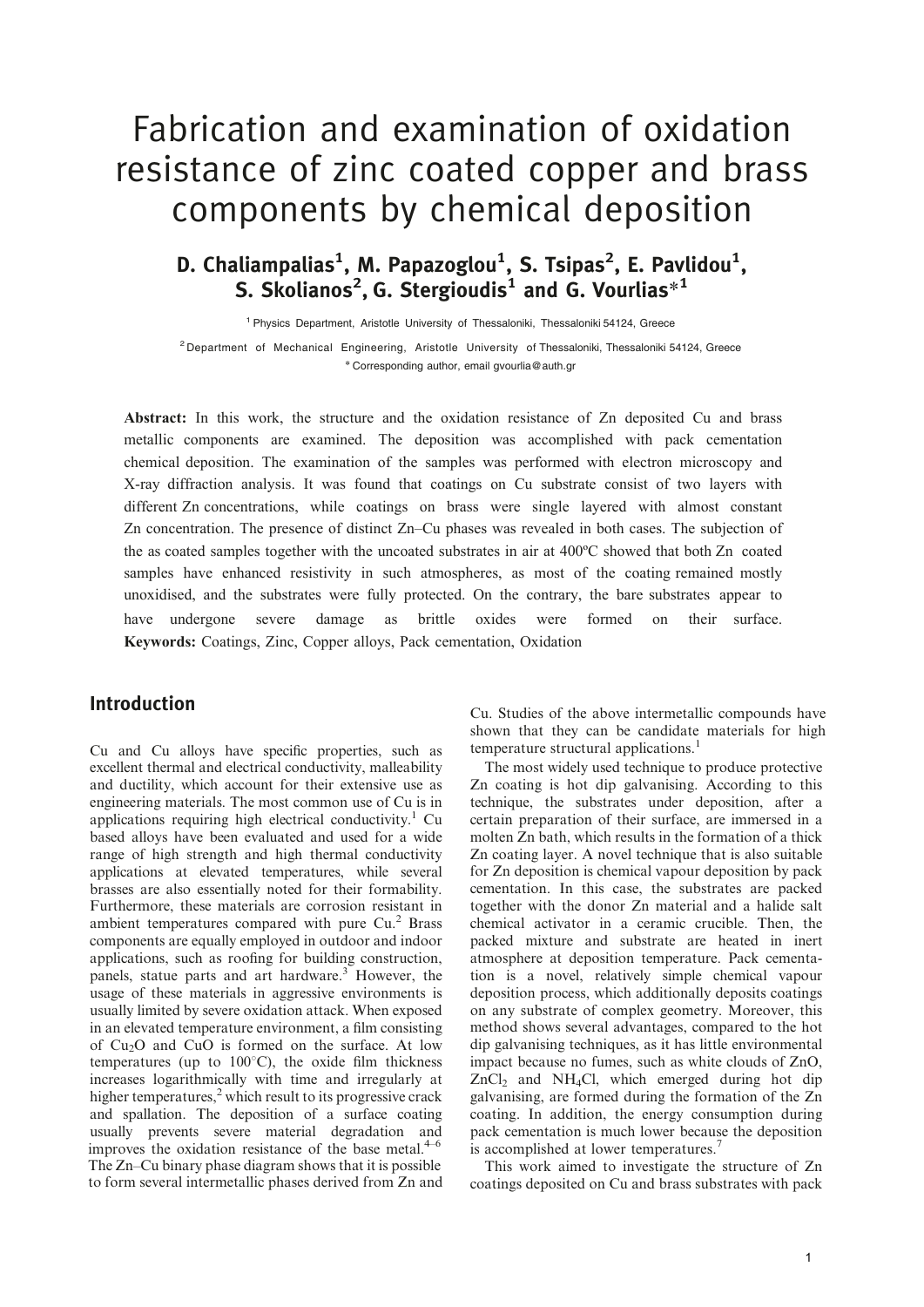

1 Schematic representation of pack cementation deposition set-up

cementation process. Furthermore, an initial assessment of the oxidation resistance of the as coated samples was made by subjecting the coated samples at elevated temperature air environment. The examination was accomplished by microscopic observation and X-ray diffraction (XRD) analysis after the deposition process and after the oxidation tests.

# **Experimental**

In this work, 3 mm thick substrates were used, which were also cleaned and thoroughly degreased with sandblast and sized to  $15 \times 10$  mm. The substrates were pure Cu and brass (containing 35–45 wt-%Zn). Finally, the substrates were polished up to 600 grid SiC paper and rinsed with dry alcohol in an ultrasonic bath. For the pack cementation deposition process, powders consisted of 1 wt-%NH4Cl halide salt, which was the chemical activator, 40 wt-%Zn coming from laboratory grade Zn powder (99.999%), which was the donor material, and 59 wt-% $Al_2O_3$ , which was the inert filler material. The cleaned coupons were buried in the pack powder mixture and charged into cylindrical high temperature ceramic crucibles. The filled crucibles were also suitably sealed with ceramic leads. The sealed pack system was inserted in a furnace for  $\sim$ 2 h at  $\sim$  50°C in order to dry and remove the remaining moisture of the sealer. Finally, the crucibles were placed in a tubular argon purged electric furnace, preheated at  $400^{\circ}$ C, for 4 h (Fig. 1). The particular experimental parameters were suitably selected according to the experimental procedure followed in previous works for Zn deposition on steel substrates by pack cementation.<sup>7-10</sup> In these references, the chemical mechanism of Zn deposition is analysed thoroughly. Taking under consideration the particular analysis, the deposition mechanism in this case is roughly described by the following chemical reactions

$$
\alpha\text{-}NH_4\text{Cl}(s) \rightarrow \beta\text{-}NH_4\text{Cl}(s)
$$
\n
$$
\text{NH}_4\text{Cl}(s) \rightarrow \text{NH}_3 + \text{HCl}
$$
\n
$$
\text{Zn}(s) + 2\text{HCl} \rightarrow \text{ZnCl}_2(s) + \text{H}_2
$$
\n
$$
\text{ZnCl}_2(s) \rightarrow \text{ZnCl}_2(g)
$$
\n
$$
\text{ZnCl}_2(g) + \text{H}_2 \rightarrow \text{Zn}(s) + 2\text{HCl}
$$

After the 4 h deposition, the crucibles were left in the furnace to cool down to ambient temperature without interrupting the Ar flow in order to preserve the inert atmosphere of the process. Some of the as coated samples were then subjected at  $400^{\circ}$ C in air for 24 h together with the corresponding uncoated substrates in order to evaluate the resistance of the coupons in the particular aggressive conditions. For the examination of the

microstructure, cross-sections from each specimen have been cut, mounted in bakelite, polished down to  $5 \mu m$ alumina emulsion and then suitably etched. The examination of the coated and oxidised samples was performed with scanning electron microscopy (SEM) using a JEOL 840A SEM (20 kV; JEOL, Tokyo, Japan), while the element distribution was investigated using an ISIS 2000 energy dispersive X-ray analyser (Oxford Instruments, Oxford, UK). Finally, the characterisation of the phases formed in the coatings was accomplished using a twocycle Philips PW 1050 diffractometer (PANalytical, Almelo, The Netherlands) (Cu  $K_{\alpha}$  radiation) with the Bragg–Brentano geometry (XRD).

# Results

#### Examination of as deposited samples

From the SEM examination of the as deposited samples, it was found that in both cases, a thick coating was formed over the substrate. Some typical cross-sectional micrographs of the as deposited pack coatings are presented in the inset graphs of Fig. 2. From the corresponding cross-sectional SEM images, the coatings are characterised by high homogeneity, as no cracks and porous areas are detected. The thickness of the coating is 100 and 110 μm for the Cu and brass samples respectively. This thickness level is big enough to provide significant isolation of the underlying substrate from aggressive environments and thus enhancing the corrosion resistance of the system.

More analytical examination of the deposited coatings revealed that the coating on the Cu substrate consists of two compact homogeneous layers with different Zn concentrations. Cross-section energy dispersive spectroscopy (EDS) stoichiometric topic analysis showed that the coating is composed only by Zn and Cu. Each layer contains different intermetallic phases from the corresponding binary alloy  $Cu-\hat{Z}n$  phase diagram.<sup>11</sup> Particularly, Zn concentration in the layer located in contact with the Cu substrate (internal) varies between 45.5 and 50.7 wt-%, while in the overlying layer (external), this concentration varies between  $57.7$  and 70 $\cdot$ 6 wt- $\%$  (Fig. 2*a*). These results were also confirmed from the corresponding cross-sectional elemental line scanning of the coated samples. The average thickness of these layers was measured to be  $60 \mu m$  for the internal and 50  $\mu$ m for the external layer. Furthermore, the coating on brass substrate is single layered with the Zn concentration varying between  $57.7$  and  $70.6$  wt-% (Fig. 2b). The average thickness of this layer was measured to be 100 µm. The compositional results are confirmed by the corresponding EDS line scanning graph and are summarised in Table 1.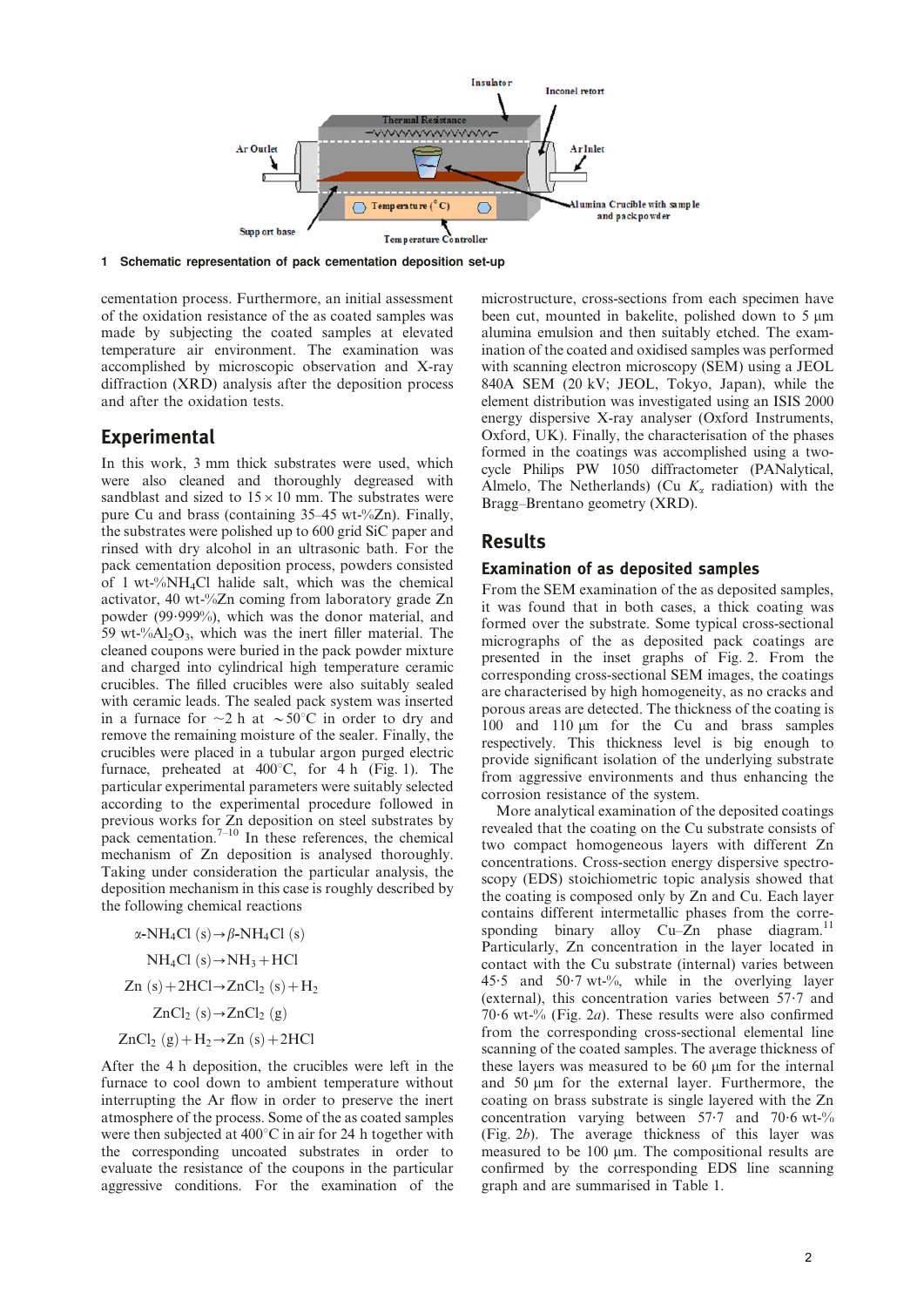

2 Cross-sectional SEM images of coating surface in of a Cu and b brass substrate together with corresponding compositional profiles (inset graphs)

The formation of both Zn layers is a result of the high diffusivity of Zn atoms in Cu and brass alloys under the particular deposition temperature. Substitutional diffusion took place due to the comparable atomic radius of the elements and the existence of vacancies in Cu and brass crystal lattices. Thus, a strong metallic bond is developed between the coating and the substrates, which enhance the adhesion of the two materials.

The phase composition of the two coatings was examined and identified by XRD analysis (Fig. 3). The XRD peak identification is in absolute agreement with EDS analysis experimental data. Zn coated Cu substrates were found to contain two phases, which correspond to the  $\gamma$  phase (Cu<sub>5</sub>Zn<sub>8</sub>, 57.7–70.6 wt-%Zn) for the external layer and to the  $\beta'$  phase (CuZn, 45.5– 50.7 wt-%Zn) for the internal layer. The coating layer formed on the brass substrate corresponds to the  $\gamma$  phase  $(Cu_5Zn_8$ , 57.7–70.6 wt-%Zn) of the Cu–Zn phase diagram. The structure differences are better enlightened in the comparative XRD pattern of Fig. 3, where on Zn coated Cu, two distinct phases are denoted and only one on the brass coupon.<sup>12</sup>

The crystallisation of the  $\beta'$  brass phase forms simple centred cubic cells, which correspond to  $Pm\overline{3}m$  space group. The unit cell edge length is between 2?93 and 2.95 Å. Moreover, the crystallisation of the  $\gamma$  phase forms body centred cubic cells, which belong to the  $I\bar{4}3m$ 

Table 1 Results of EDS analysis of phases in Fig. 1

| Substrate Layer |          | Zn concentration,<br>$wt-$ % | Phase | Formula                             |
|-----------------|----------|------------------------------|-------|-------------------------------------|
| Cu              | Internal | $45.5 - 50.7$                | ß'    | CuZn                                |
|                 | External | $57.7 - 70.6$                | ν     | Cu <sub>5</sub> Zn <sub>8</sub>     |
| <b>Brass</b>    | Single   | $57.7 - 70.6$                | ν     | <b>Cu<sub>5</sub>Zn<sub>8</sub></b> |
|                 | layer    |                              |       |                                     |



3 X-ray diffraction diagrams of Zn coated Cu and brass substrates: peaks denoted as 1 correspond to  $Cu<sub>5</sub>Zn<sub>8</sub>$ phase (PDF no. 65-6566), and peaks denoted as 2 correspond to CuZn phase (PDF no.  $65-6321$ )<sup>12</sup>

space group. The unit cell edge length is between 8?85 and  $8.89$  Å.<sup>12</sup> The structural and crystallographic results of the as formed phases on both substrates are summarised in Table 2.

#### Diffusion coefficient calculation

The mechanism of the formation of pack cementation depositions is mainly based on the diffusion of the donor material in the substrate. Particularly in the herein examined cases, the Zn atoms diffuse in Cu and brass alloys. Thus, substitutional diffusion takes place, which can be attributed to the comparable atomic radius of the elements and the existence of vacancies in Cu and brass crystal lattices. As a result, a strong metallic bond is developed between different atoms of the coatings and the substrates, which enhance the adhesion of the two materials.

Table 2 Structure information for substrates and coatings

|                     | Сu    | Brass $(a+b)$ phase Cu-Zn) | $\beta'$ phase Cu-Zn (CuZn) | $\gamma$ phase Cu–Zn (Cu <sub>5</sub> Zn <sub>8</sub> ) |
|---------------------|-------|----------------------------|-----------------------------|---------------------------------------------------------|
| Crystal system      | Cubic | Cubic, cubic               | Cubic                       | Cubic                                                   |
| Space group         | Fm3m  | Fm3m. Pm3m                 | Pm3m                        | 143m                                                    |
| Cell parameter a, A | 3.615 | 3.615, 2.93–2.95           | $2.93 - 2.95$               | $8.85 - 8.89$                                           |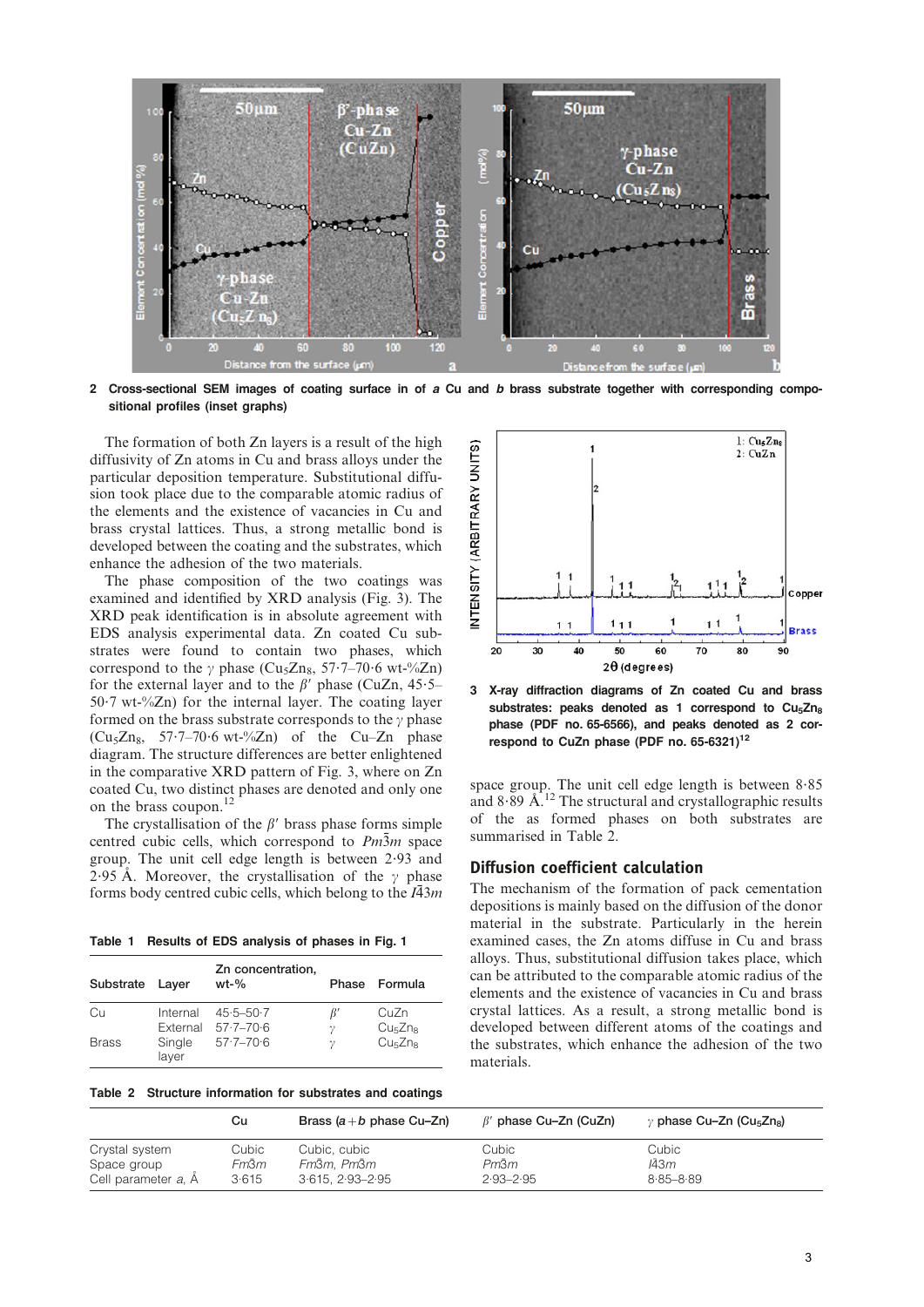

4 Cross-sectional SEM images of oxidised coated a Cu and b brass substrate



5 Energy dispersive spectroscopy line scanning of oxidised Zn coated a Cu and b brass

Considering that the deposition rate is proportional to the diffusion coefficient, it is necessary to make the appropriate calculations in order to evaluate the first by determining the second. Both depositions were activated by the particular experimental and chemical conditions described in the experimental part, and so the diffusion coefficient D was calculated using the integrated equation of Fick's second law (equation (1))

$$
\frac{\partial C}{\partial t} = D \frac{\partial^2 C}{\partial x^2} \tag{1}
$$

where  $C$  is the element concentration,  $t$  is the time of the diffusion and  $x$  is the diffusion depth measured from the surface.

Before deposition, all the diffusing atoms in the substrate are uniformly solute and distributed having concentration  $C_0$ . The value of x at the surface is zero, and while time  $t$  is taken to be zero, the instant before the diffusion process begins. By implying these assumptions for the case of semi-infinite crystal, the solution of equation (1) is as described in equation  $(2)^{13}$ 

$$
\frac{C_x - C_0}{C_s - C_0} = 1 - \text{erf}(z), \quad z = \frac{x}{2(Dt)^{1/2}}
$$
(2)

where  $C_x$  is the element concentration at x depth from the surface,  $C_s$  is the concentration of the diffused element on the surface and  $erf(z)$  is the corresponding error function. The z values for the particular error functions calculated in this case are summarised in Table 3.14

Concentrations and diffusion depth were revealed by the SEM images, and the EDS analysis results and are reported in Table 4 together with the as calculated

Table 3 List of z values for calculated error functions for both substrates

| $\beta'$ | phase of Cu substrate |                | <b>Brass substrate</b> |  |
|----------|-----------------------|----------------|------------------------|--|
|          | erf $(z)$             | z              | erf(z)                 |  |
|          | 0.84                  | 0.8            | 0.74                   |  |
|          | 0.85                  | $\overline{z}$ | 0.77                   |  |
| 1.1      | 0.88                  | ი 9            | 0.79                   |  |

#### Table 4 Diffusion results

|                                                 | $C_\circ$ , wt-% | $C_{(x,t)}, \text{ wt-}\%$ | $C_0$ , wt-% | x, m                | t.s    | D, $m^2 s^{-1}$                |
|-------------------------------------------------|------------------|----------------------------|--------------|---------------------|--------|--------------------------------|
| $\beta'$ phase of Cu substrate (external layer) | 70               | 60                         | 60           | $45 \times 10^{-6}$ | 14 400 | 6.7 $\times$ 10 <sup>-14</sup> |
| Brass substrate                                 | 70               |                            | 35           | $40 \times 10^{-6}$ | 14 400 | $3.7 \times 10^{-14}$          |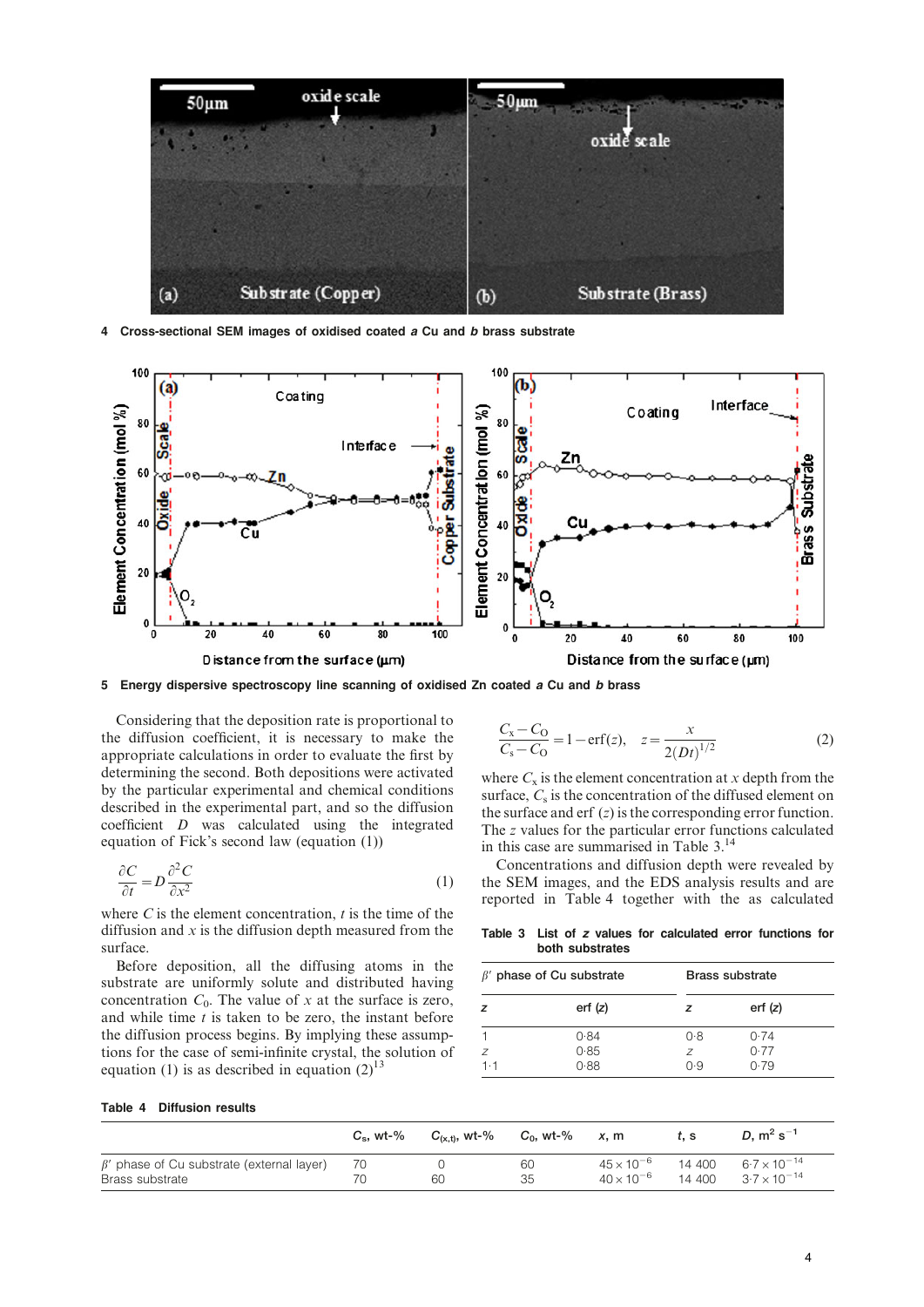

6 Comparative XRD diagrams of Zn coated Cu before and after oxidation: peaks denoted as 1 correspond to  $Cu<sub>5</sub>Zn<sub>8</sub>$  (PDF no. 65-6566), peaks denoted as 2 correspond to CuZn (PDF no. 65-6321) and peaks denoted as 3 correspond to ZnO (PDF no. 89-1397) $12$ 

diffusion coefficient values. The results show the existence of a high diffusion rate of Zn atoms in the Cu and brass substrate, which explains theoretically the formation of thick and compact coatings revealed from the experimental results, which were referred previously.

In both cases of coatings, the diffusion coefficient was found to be of the same magnitude. This is attributed to the similar deposition rates for both substrates. This result is also confirmed from the SEM images, where the total coating thickness is  $\sim$  100 µm. It is also referred that the coating thickness is proportional to the square root of heating time, and after some time, the thickness of the coating increases with a lower rate until it stops its growth. The existence of two distinct layers in the case of Cu substrate means that after a critical level, the formation of a different phase is favoured.

#### Corrosion performance

During the oxidation procedure, the coated samples and the corresponding uncoated Cu and brass substrates were exposed for 24 h at  $400^{\circ}$ C in an aggressive environment. In order to illustrate their situation after oxidation and evaluate their corrosion resistance, the oxidised samples were examined by SEM, while the oxidation products were identified with XRD analysis.

Cross-sectional SEM images of the oxidised samples show that the coatings in both cases were little affected from the particular aggressive environment, as they are found to conserve their initial homogeneity, and only a thin oxide layer is formed on the coating surface (Fig. 4). The uncoated samples, subjected at the same oxidation conditions, suffer from severe degradation caused from the O anion attack. These oxide scales are brittle, which makes them crack successively and effortlessly delaminate from the steel.<sup>15</sup> The Zn containing layer impedes the corrosive elements to reach the substrate, while in some cases, this layer can also act as a sacrificial anode for Cu and brass substrates. Moreover, the oxidation of the coating surface results in the formation of an impermeable oxide scale, which acts as a diffusion barrier to oxidative agents.<sup>16</sup> This scale is formed on the surface, after the reaction of surface elements of the coating with O, and not in the inner areas, which would have a negative effect on the coating





adherence and homogeneity. This is attributed to the growth mechanism of the coating, which is highly affected by the diffusivities of Zn and O through the scale. As it is stated elsewhere,  $17-19$  Zn diffusivity is many orders of magnitude higher than O diffusivity. Consequently, among the metal cations and the O anions, the migration of the cations takes place much faster through the scale. Thus, the diffusion control results in the growth of the scale at the scale/gas interface, which is very usual for the common base metals.<sup>20</sup>

Point EDS microanalysis performed on both coated coupons revealed that the thickness of the oxide scale in every case was low compared with the total coating thickness. The average scale thickness was measured to be  $5 \mu m$ . Elemental analysis revealed that the scale areas consist of high concentrations of Zn and Cu atoms together with O (Fig.  $5a$ ). The same elemental distribution is found in both coatings, while the underlying part of the coating conserves its primer chemical content as described in the previous paragraph (Fig. 5b). Considering that there is no mixed Zn and Cu oxide reported elsewhere, it can be safely assumed that the scale consisted of Zn or Cu oxides together with the referred Zn–Cu phases tracked in the XRD pattern of Fig. 3.

In order to identify the exact oxidation products that are formed on the coating, the oxidised samples were examined with XRD analysis. In the comparative XRD patterns of the Zn coated Cu substrates (Fig. 6), it is revealed that the diffraction patterns are similar, which is attributed to the coating chemical stability under the particular aggressive conditions. The only difference is the appearance of low intensity ZnO peaks in the pattern of the oxidised sample. These peaks come from the thin oxide film of the surface and have low intensity because of the lower concentration of the oxide compound compared with  $Cu<sub>5</sub>Zn<sub>8</sub>$  and CuZn in the coating. Thus, Zn amounts are preferably oxidised from the aggressive environment, while Cu protected from ZnO does not react with O.

In the case of the comparative XRD pattern of Zn coated brass (Fig. 7), the two diffraction patterns before and after oxidation are similar, also in this case, as most of the recorded peaks before oxidation, corresponding